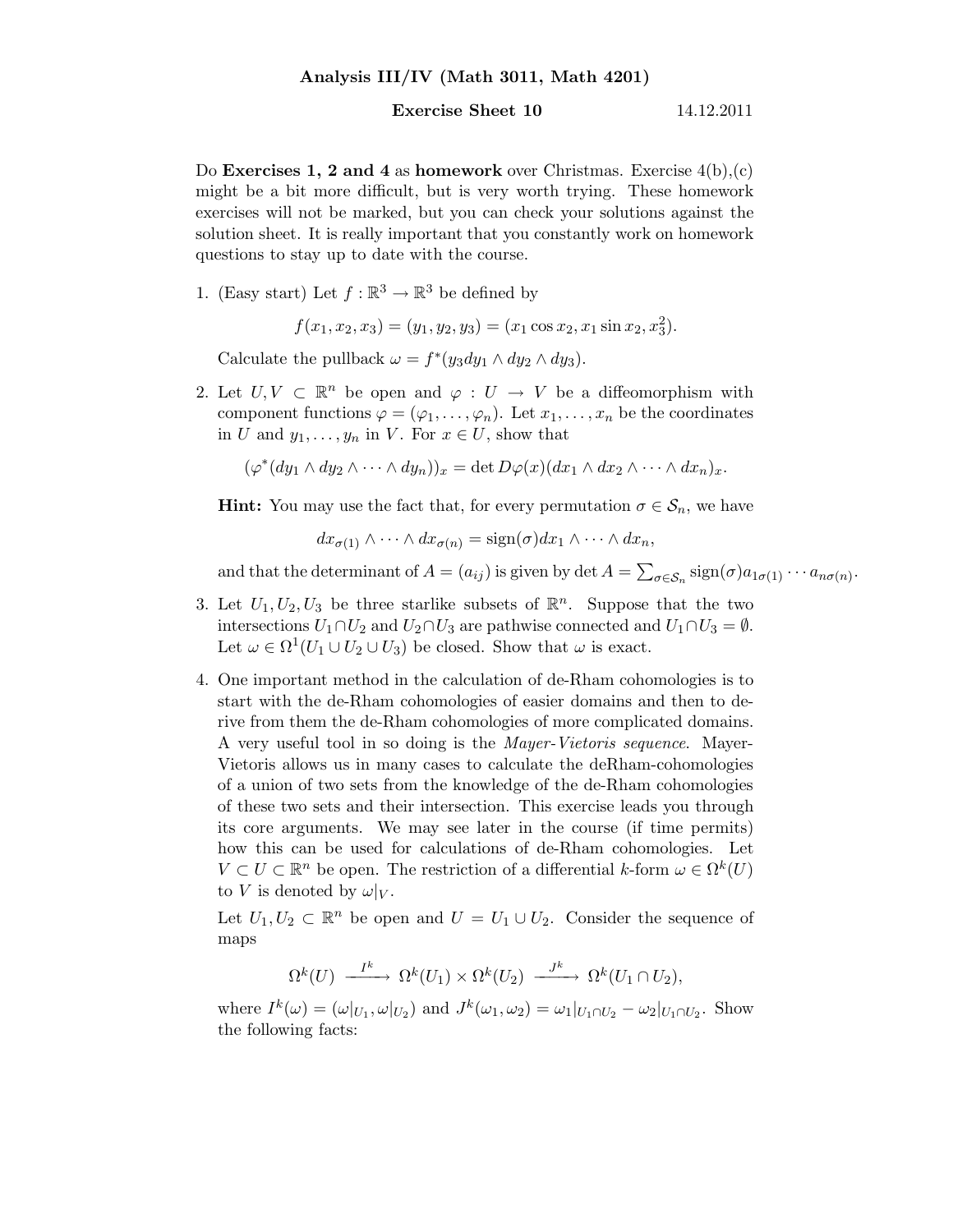- (a)  $I^k$  is injective.
- (b) We have

$$
\text{im } I^k = \{I^k(\omega) \mid \omega \in \Omega^k(U)\} = \text{ker } J^k = \{(\omega_1, \omega_2) \mid J^k(\omega_1, \omega_2) = 0\}.
$$

(c)  $J^k$  is surjective. For this part, you may use without proof that there exist two smooth functions  $p_1, p_2 \in C^{\infty}(U)$  with  $p_1, p_2 \geq 0$ ,  $p_1 + p_2 = 1$ , and

$$
supp(p_j) = \overline{\{x \in U \mid p(x) \neq 0\}} \subset U_j,
$$

where  $\overline{U} = U \cup \partial U$  denotes the closure of the set U. Such a family of functions  $p_1, p_2$  is called a *partition of unity* for the open cover  ${U_1, U_2}$  of U.

5. Let  $U \subset \mathbb{R}^2$  be an open set and  $F: U \to \mathbb{R}^2$  be a smooth vector field, i.e.,  $F(x, y) = (f(x, y), g(x, y))$  with  $f, g \in C^{\infty}(U)$ . Let  $D \subset U$  be a closed disk of radius  $r > 0$  around  $p = (x_0, y_0) \in U$  and  $c : [0, 2\pi] \to U$ ,  $c(t) = p + (r \cos(t), r \sin(t))$  be a parametrisation of  $\partial D$ . Assume that F does not vanish at any point of ∂D. We call

$$
n(F,D):=\frac{1}{2\pi}\int_{c}F^{\ast}\omega_{0}
$$

the *index of* F in D, where  $\omega_0 \in \Omega^1(U)$  was defined in Exercise 5 of Sheet 7. Geometrically, the index describes how many times the vector  $F(x, y) \in \mathbb{R}^2 - 0$  rotates around the origin, as  $(x, y)$  runs once counterclockwise around  $\partial D$  (and  $n(F, D)$ ) is, therefore, closely related to the winding number and an integer). Prove the following fact:

If  $n(F, D) \neq 0$ , then there exists some point  $q \in D$  such that  $F(q) = 0$ .

**Hint:** Assume that  $F$  doesn't have zeroes in  $D$  and introduce the free homotopy  $H(t, s) = F((1 - s)c(t) + sp).$ 

**Remark:** In fact, the invariant  $n(F, D)$  counts simple zeroes of the vector field inside D. We call a point  $p \in U$  with  $F(p) = 0$  a simple zero of F, if det  $DF(p) \neq 0$ . Since simple zeroes are isolated, there are only finitely many of them in compact disks. We call a simple zero  $p$  a positive zero if det  $DF(p) > 0$ , and negative if det  $DF(p) < 0$ . Assuming,  $F: U \to \mathbb{R}^2$  has only simple zeroes in a disk  $D \subset U$ , none of which lying on  $\partial D$ . Then we have

$$
n(F,D) = P - N,
$$

where  $P$  is the number of positive zeroes in  $D$  and  $N$  the number of negative zeroes in  $D$ . (Of course, you don't need to prove this, even though the techniques are all there to do so!)

You may have seen an analogous concept in Complex Analysis, where a certain integral, namely  $\frac{1}{2\pi i} \int_{\partial D}$  $f'(z)$  $\frac{f(z)}{f(z)}dz$ , counts the number of zeroes of a holomorphic function f. This analogy is another example for so many hidden non-trivial connections between the concepts of different courses, which makes maths so exciting and beautiful.